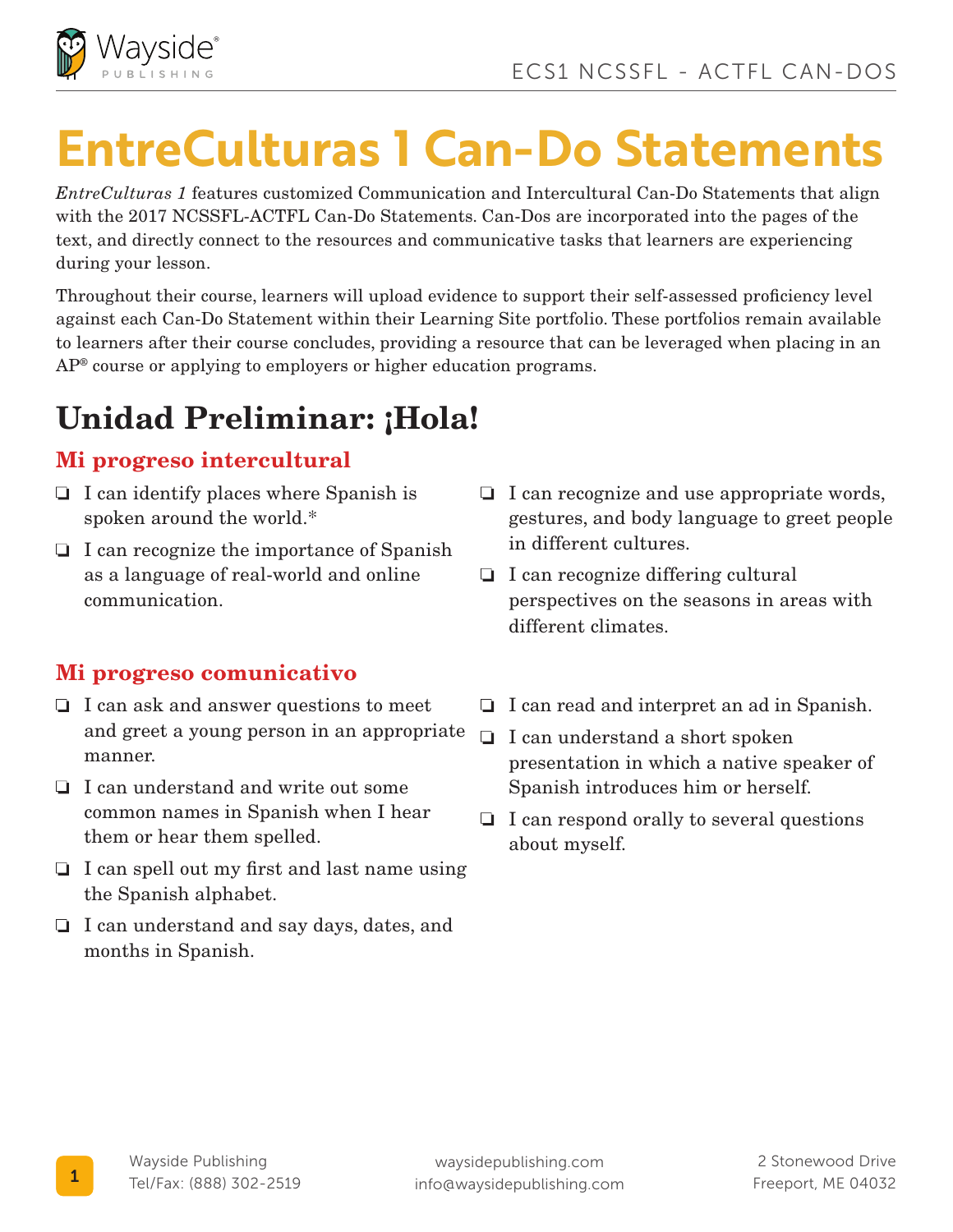

# Unidad 1: Identidades

#### Mi progreso intercultural

- $\Box$  I can recognize some similarities and differences between a Paraguayan teen and myself.
- □ I can recognize some similarities and differences between young people from the Spanish - speaking world and myself.
- $\Box$  I can recognize some similarities and differences between bilingualism in Paraguay and Texas.

- I can ask and answer questions to share information about identity.
- $\Box$  I can ask and answer questions about my identity.
- $\Box$  I can write sentences to express other people's identity.
- $\Box$  I can identify key words when I read in Spanish.
- $\Box$  I can write a short note in which I introduce myself and tell what I like and dislike.
- □ I can understand and compare some cultural perspectives on the importance of language learning.
- I can recognize different perspectives on the meaning of the word *América*.
- $\Box$  I can recognize ways languages and language learning impact me and my community.
- $\Box$  I can ask and answer a few questions to get to know another person.
- $\Box$  I can talk about my identity and the identity of others.
- I can introduce myself and provide some details about myself.
- $\Box$  I can understand the main ideas and some details from an ad for a language program.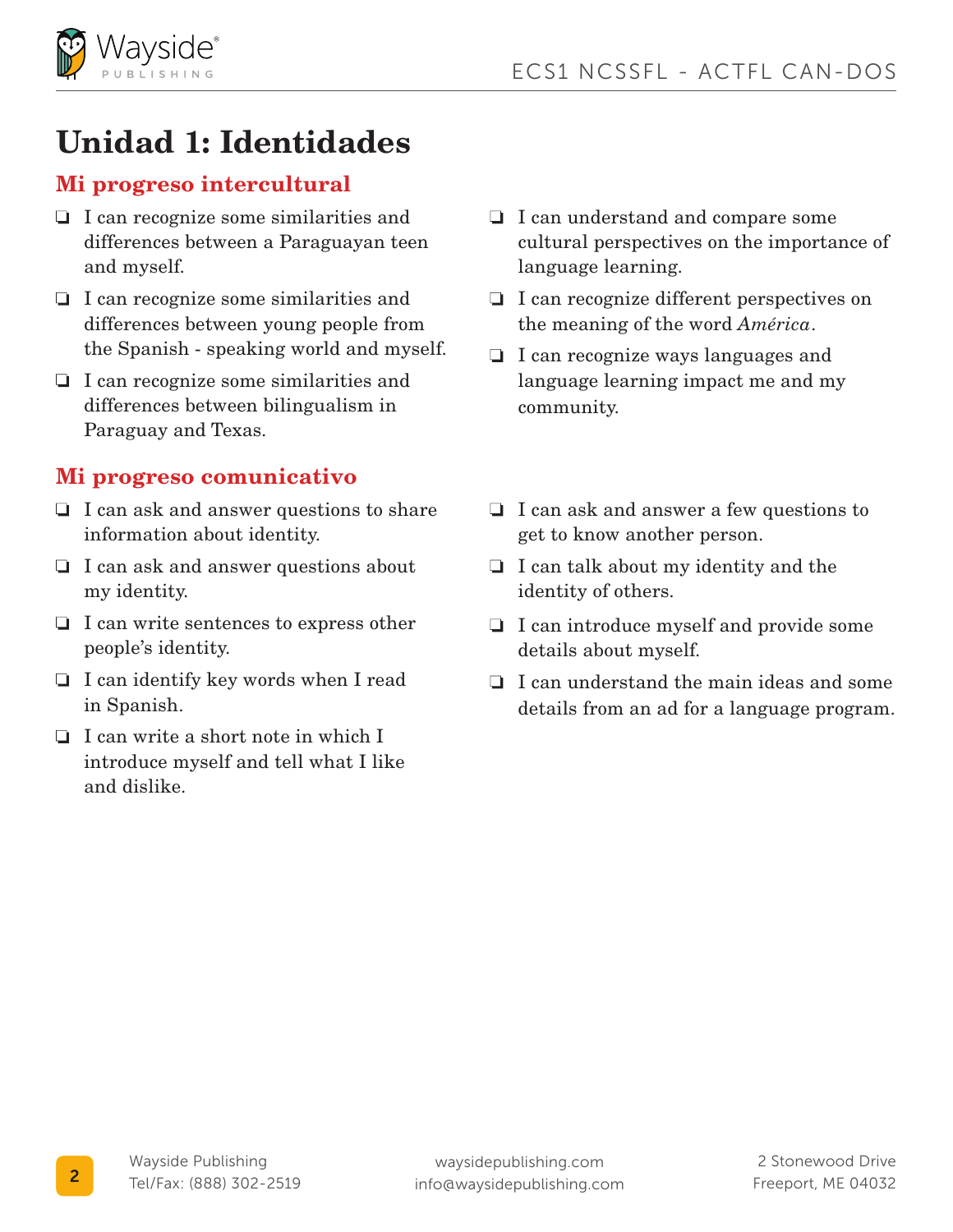

# Unidad 2: La vida en la escuela

#### Mi progreso intercultural

- $\Box$  I can recognize some similarities and differences between school life in Costa Rica and in my community.
- $\Box$  I can identify some shared values between my community and a community in the Spanish-speaking world.

- $\Box$  I can write a list of school supplies I need to purchase.
- $\Box$  I can express where my school activities take place.
- $\Box$  I can understand a simple written ad in Spanish.
- $\Box$  I can create a simple written promotional message.
- $\Box$  I can present information about my school day orally.
- $\Box$  I can write a simple description of my personal preferences about school.
- $\Box$  I can ask and respond to questions relating to personal preferences about school activities.
- $\Box$  I can ask and answer questions about life at school in oral conversations.
- □ I can compare cultural practices and perspectives reflected in the use of uniforms in my community and in Costa Rica.
- $\Box$  I can identify cultural practices from authentic digital materials.
- $\Box$  I can list in writing a few of the activities I regularly do at school.
- $\Box$  I can identify and interpret familiar words when I hear students talking about their school.
- I can present information about my school and extracurricular activities in writing.
- $\Box$  I can interact orally to exchange information about my activities.
- $\Box$  I can identify key details from charts and graphs, and make inferences about cultural perspectives.
- $\Box$  I can identify key details and understand cultural practices when reading authentic print materials.
- $\Box$  I can create a written presentation communicating school values.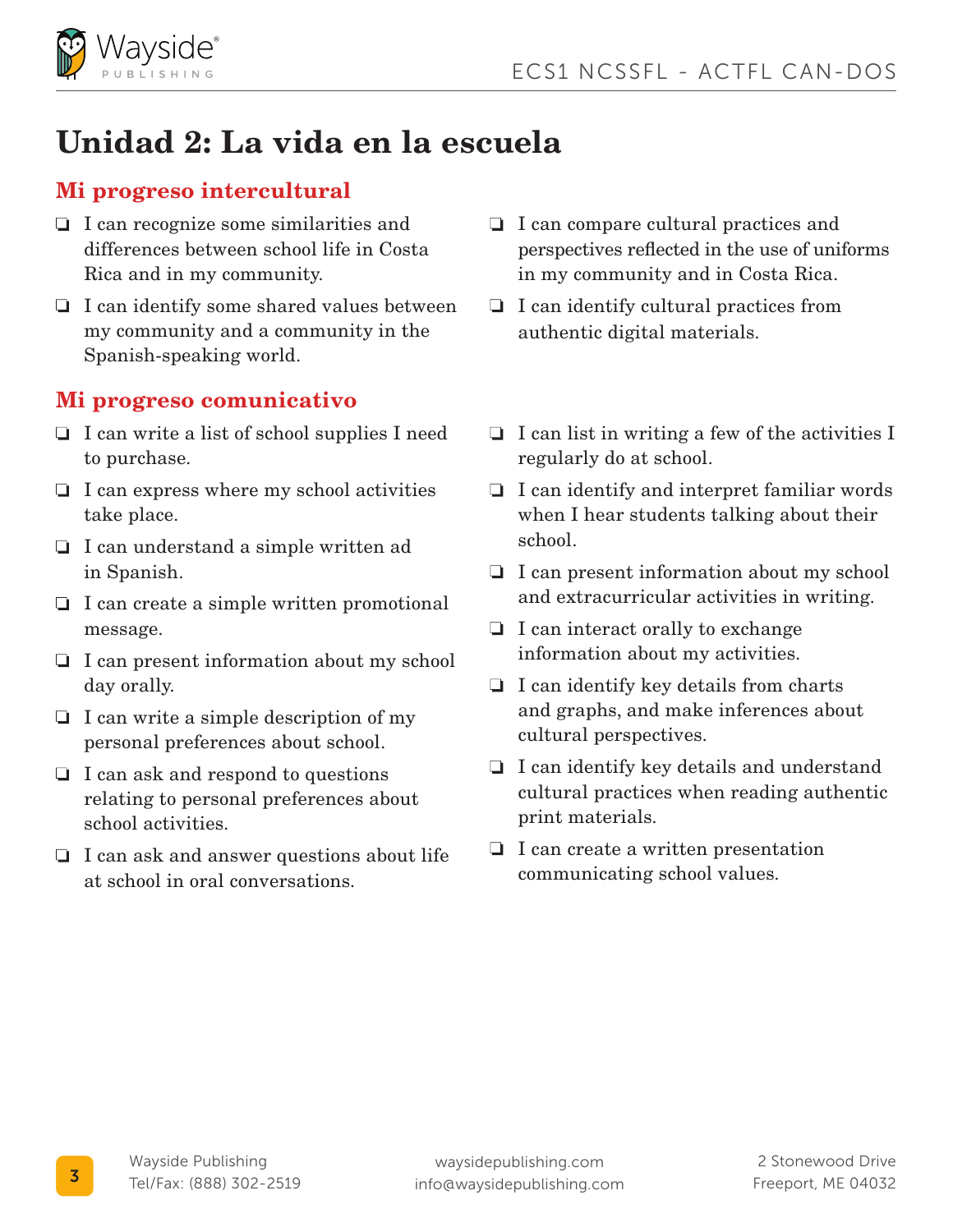

# Unidad 3: Mi familia es tu familia

#### Mi progreso intercultural

- $\Box$  I can understand how family and given names reflect identity in some Spanishspeaking cultures.
- $\Box$  I can compare across cultures who makes up a family and how long people live together at home.

- $\Box$  I can can ask and tell about family members and pets.
- $\Box$  I can write simple messages to compare information about my family and others.
- $\Box$  I can describe the members of my family.
- $\Box$  I can ask and answer questions about family members and where they live.
- $\Box$  I can talk about where I live.
- $\Box$  I can talk about places in the house.
- $\Box$  I can propose activities to do with others.
- □ I can understand basic descriptions of families and the activities they do together.
- $\Box$  I can understand simple texts about family activities.
- $\Box$  I can compare typical family activities across different cultures.
- $\Box$  I can identify key details and cultural practices from authentic reading materials.
- $\Box$  I can identify common elements in family history across cultures.
- $\Box$  I can talk about family members and pets.
- $\Box$  I can identify and interpret familiar words when I hear a person talk about his or her family.
- $\Box$  I can write phrases and simple sentences to compare and contrast family activities.
- $\Box$  I can identify key words, the theme, and some details in a poem about the family.
- $\Box$  I can identify key details from charts and graphs and make inferences about cultural perspectives.
- $\Box$  I can understand and identify key ideas in a Spanish blog post.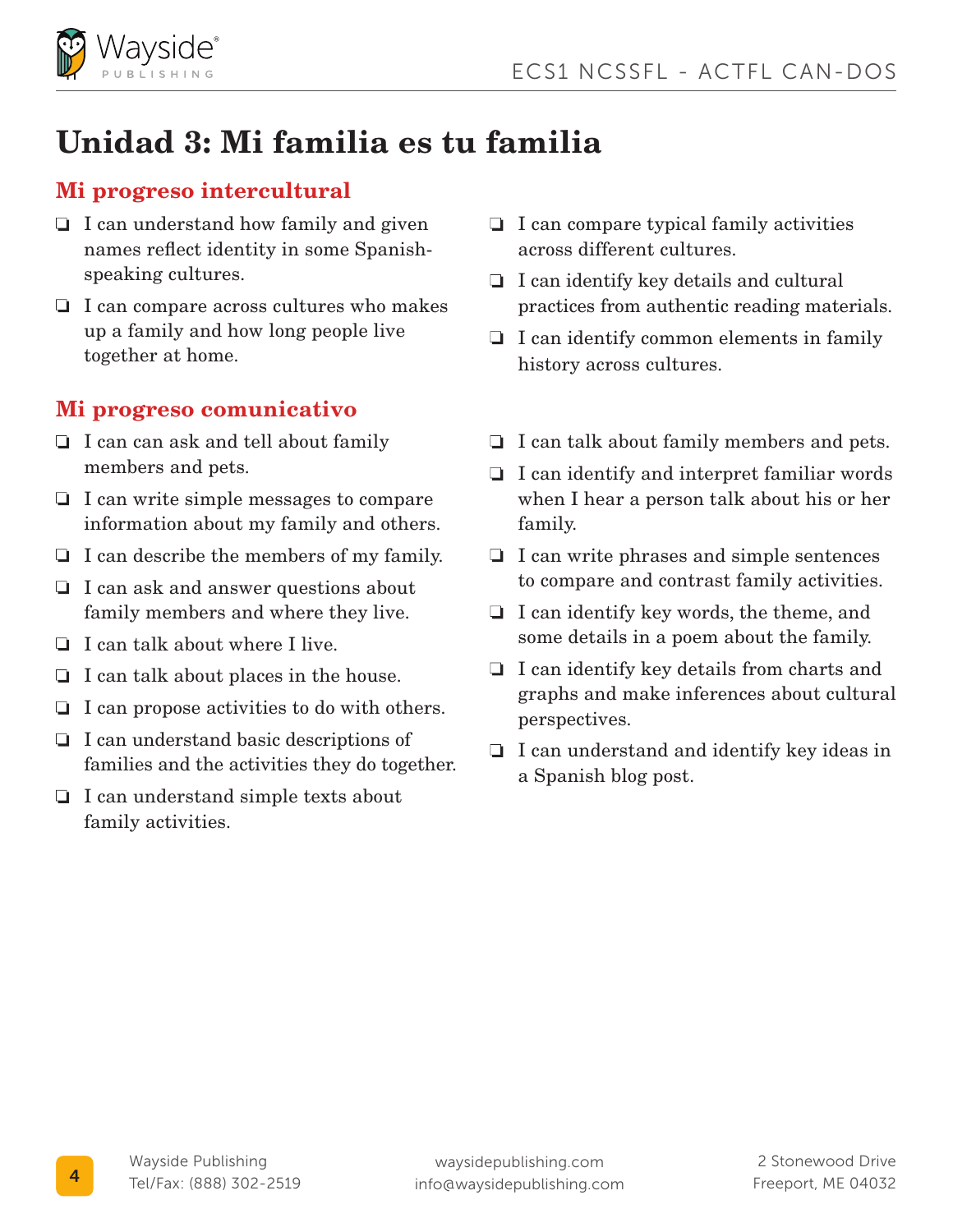

# Unidad 4: La comida es cultura

#### Mi progreso intercultural

- $\Box$  I can recognize some similarities and differences between foods in México and in my community.
- $\Box$  I can identify some foods typically enjoyed in some Spanish-speaking communities at different meals and at different times of day.

- $\Box$  I can identify basic foods and describe their color.
- $\Box$  I can specify the quantity of foods for purchase.
- $\Box$  I can ask and answer questions about preferences for food and drink.
- $\Box$  I can talk about what I eat at different meals, and what time I eat them.
- I can order street food from a vendor.
- $\Box$  I can recognize how my food habits and preferences reflect my culture, and compare that with those of young people in Spanish-speaking countries.
- $\Box$  I can identify examples demonstrating how foods reflect interactions between cultures.
- $\Box$  I can identify opportunities to create intercultural experiences.
- $\Box$  I can state personal reactions to the tastes of food.
- $\Box$  I can interpret a simple menu and choose foods I would like to sample.
- $\Box$  I can talk about similarities and differences in foods across cultures.
- $\Box$  I can produce brief written descriptions of foods from the target culture.
- I can order foods from a basic menu or menu board.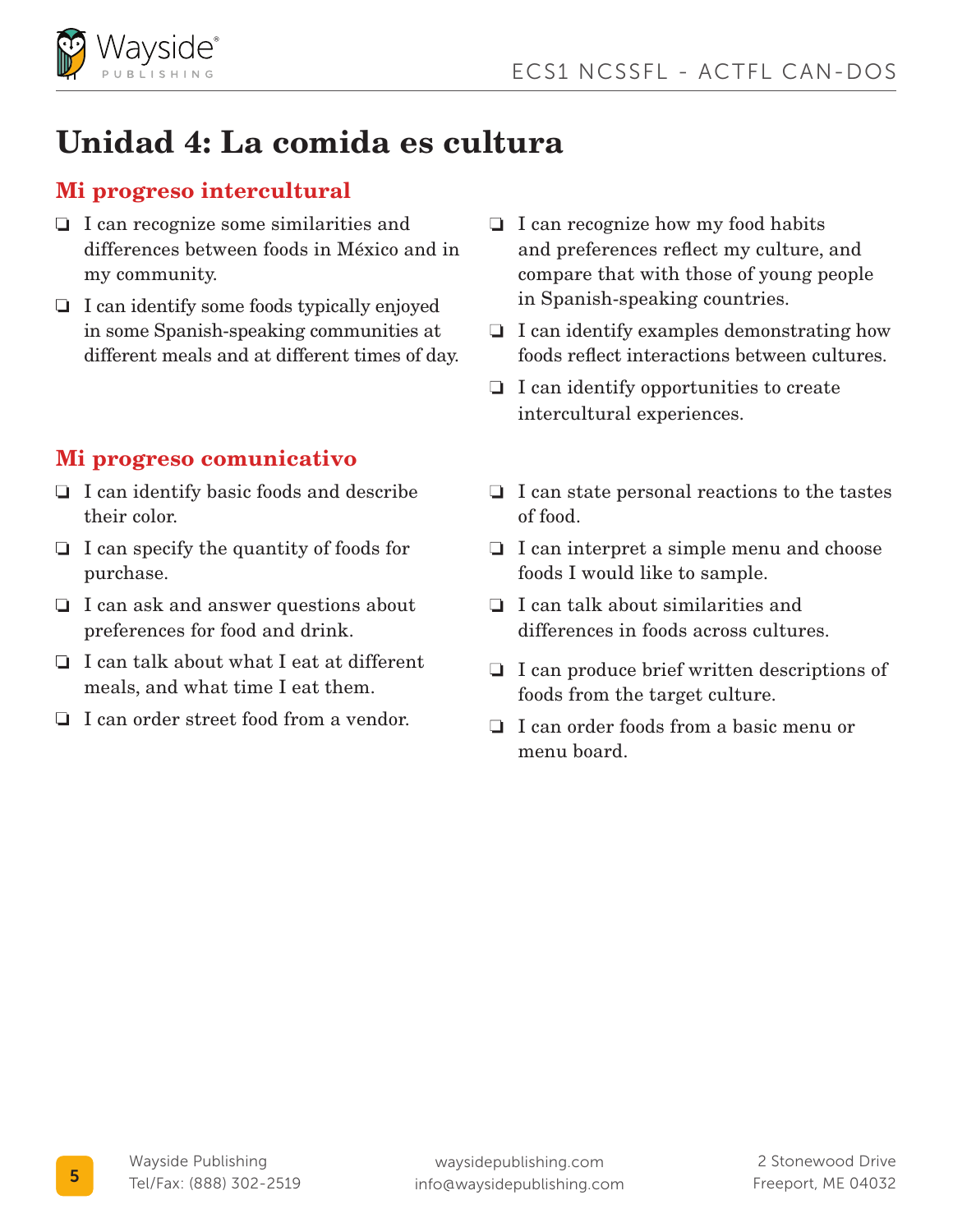

# Unidad 5: La vida es un carnaval

#### Mi progreso intercultural

- $\Box$  I can explain the cultural importance of activities and celebrations to the identity of my community.
- I can understand basic conventions for communicating in different media, like text messages.

- $\Box$  I can state likes or dislikes and preferences relating to leisure activities.
- $\Box$  I can ask and answer questions in a conversation about leisure activities that I like to do everyday or during the weekends.
- $\Box$  I can describe future plans and actions.
- $\Box$  I can invite friends to social and cultural events and accept invitations.
- $\Box$  I can turn down invitations politely.
- $\Box$  I can describe social norms and rules for events and celebrations in my community.
- $\Box$  I can make simple social plans.
- $\Box$  I can recognize similarities and differences between my own leisure activities and those of young people in the Spanishspeaking world.
- $\Box$  I can recognize ways sports can bridge cultural differences.
- $\Box$  I can describe my preferences for celebrating holidays.
- $\Box$  I can describe typical activities associated with celebrations in my community.
- $\Box$  I can talk about what I did on a recent weekend, at a party, or an event.
- $\Box$  I can understand short presentations about preferences for leisure activities.
- $\Box$  I can describe community events and celebrations.
- $\Box$  I can say a few activities that I did recently.
- $\Box$  I can exchange information about what I am going to do.